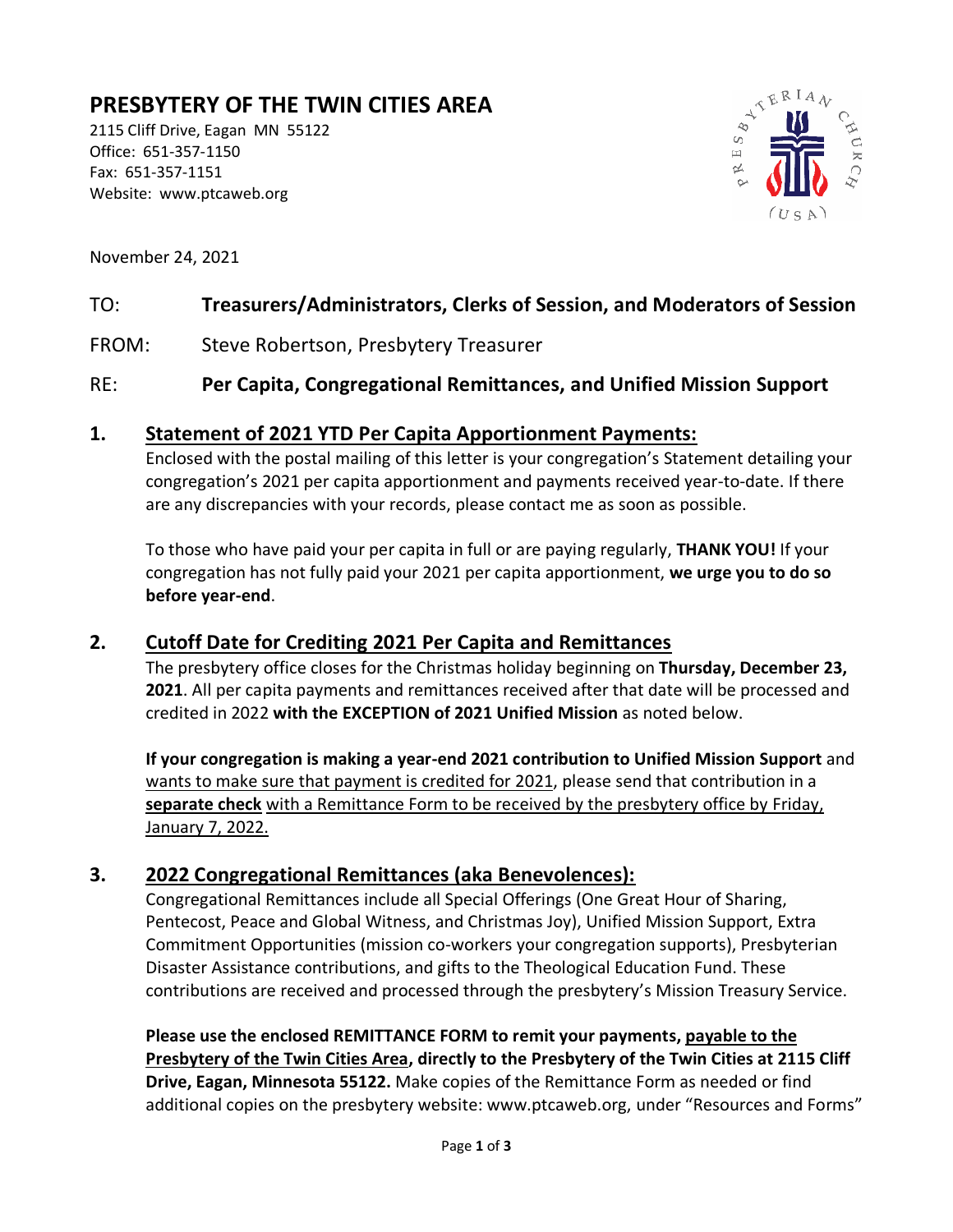and then "Church Treasurers.") You are encouraged to put multiple payment items on one check and one remittance form.

For **Presbyterian Disaster Assistance contributions**, you MUST indicate the response name (Ex: "Ukraine earthquake") and/or disaster response reference number (if known). For example:

DR000148 General Undesignated Disaster & Program Support DR000165 U.S. Wildfires Response

**CHANGE FOR 2022:** For **Mission Co-Workers Support**, beginning in 2022, all mission coworkers(MCWs) will be supported under ONE Fund D500115 - Mission Personnel. Congregation can still indicate that they are giving in support of a particular MCW by **giving in their honor by their name**. The MCW will still get a monthly report with a list of those giving in their honor.

This is a significant change from the past when every MCW has had a unique fund ID that could be used to give to their support. **In your remittances to the Presbytery, please be sure to list the name of the Mission Co-Worker you are supporting.**

For **Other Extra Commitment Opportunities** (special mission projects) you MUST indicate the name and code number of the particular project to make sure your contribution is received as intended. For example:

| E867157 | Korean-American Ministries  |
|---------|-----------------------------|
| H999999 | Presbyterian Hunger Program |

Enclosed is a **Quick Reference Guide** to many of the codes we see most often. If the project or your congregation wishes to support is not on the list, please contact PTCA Office Manager Jennifer Schultz for assistance before sending your contribution. We have access to the denomination's list with thousands of codes! **We cannot process your contribution without these details.**

## 4. **2022 Per Capita Apportionment:**

The enclosed spreadsheet shows the per capita apportionment for your church for 2022. The apportionment for each church is determined based on the number of active members each congregation reported to the General Assembly from 2020 (i.e. from two years prior.) The per capita levels established for 2022 are the same as those for 2021:

| <b>General Assembly</b> | \$8.98           |
|-------------------------|------------------|
| Synod                   | \$5.50           |
| Presbytery              | \$22.02          |
| <b>TOTAL</b>            | \$36.50 / member |

We request churches pay their apportionment to the Presbytery of the Twin Cities Area (PTCA) as soon as possible after January 1, 2022. However, some churches find monthly or quarterly payments to be convenient.